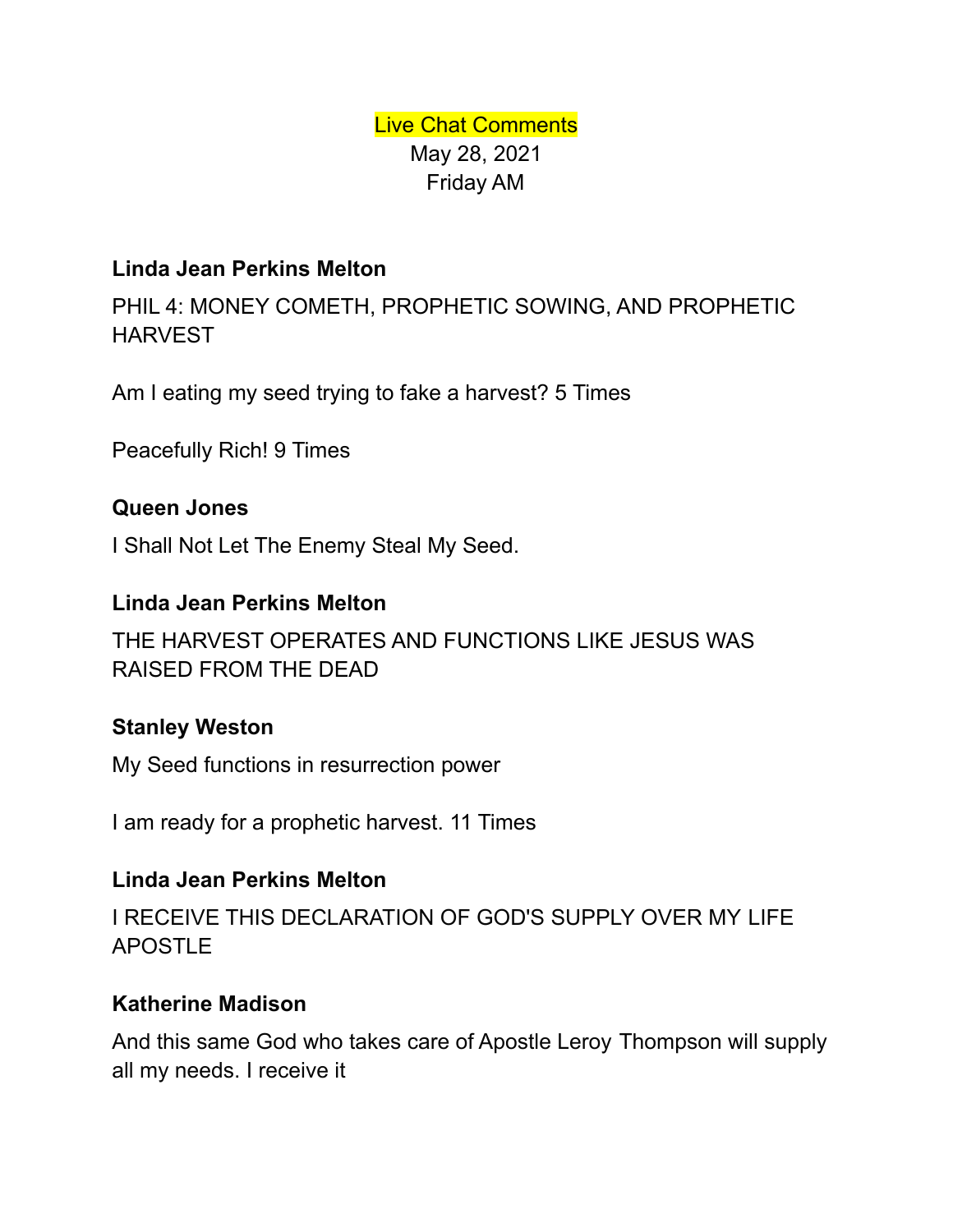#### **Queen Jones**

Hallelujah Teach, Teach Apostle Thompson. I Receive It Right Now Like Never Before

It won't be long! 6 Times

I will be debt free in a short period of time. 8 Times

#### **MELISA HUBBARD**

Speaking it Our house is paid off!

#### **ROBIN MITCHELL**

I receive my house paid off!! Glory to God!!

Every time I sow my seed is prophesying to my harvest. 5 Times

I'll never be broke another day in my life. 9 Times

Kingdom seeking sowing. 5 Times

I shall have more abundance. 6 Times

### **Joyce Hutchins**

Get off this world system!!!

#### **Katherine Madison**

Seed time and harvest is God's way. I trust God. I will not go back to the earth curse system

Money will destroy you without sowing wisdom. 3 Times

I'm a prophetic sower. 6 Times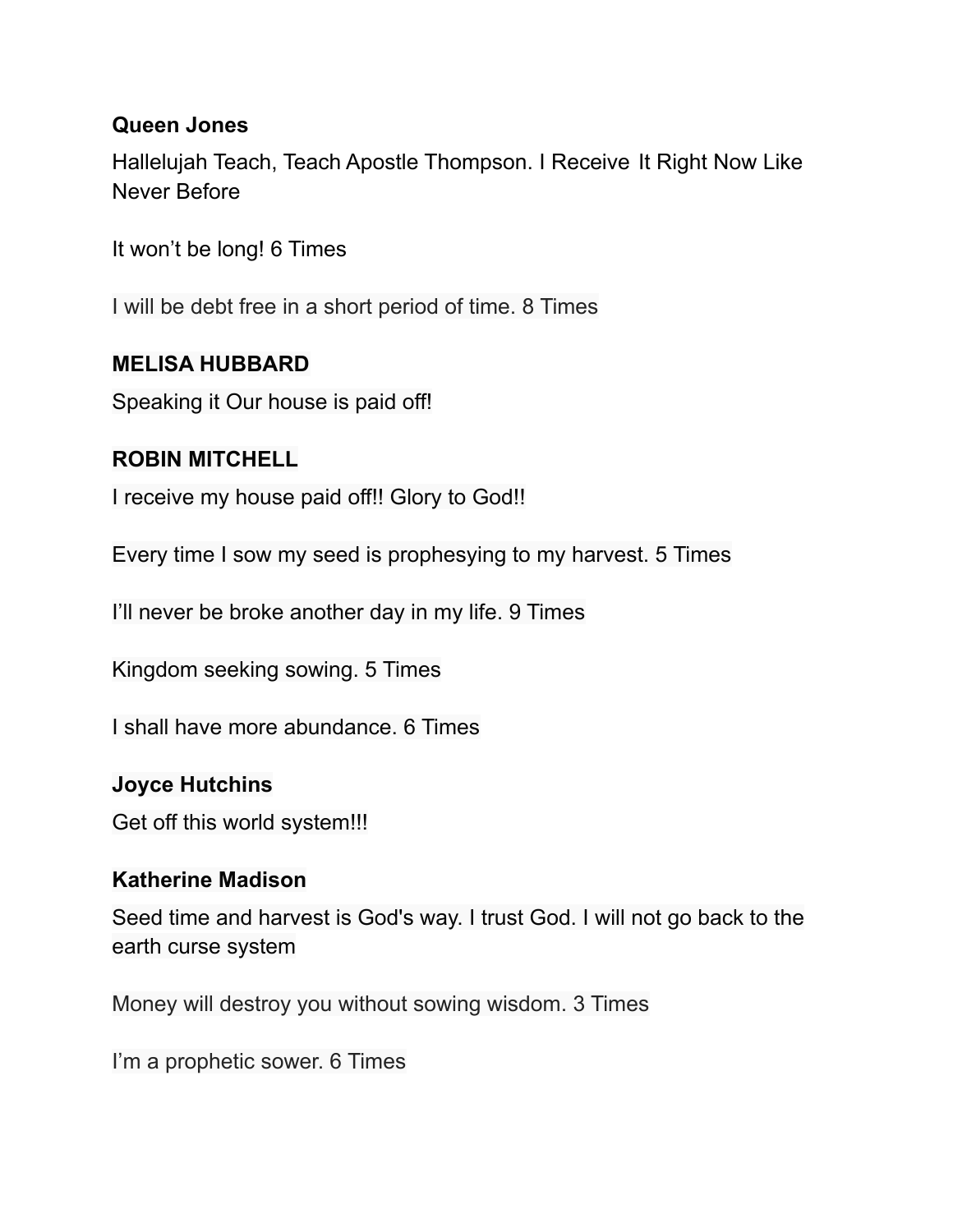Money will destroy you without sowing wisdom. 3 Times

My harvest magnifies the Lord. 7 Times

## **Joyce Hutchins**

My husband and I paid off our 8 1/2 acres of land 2 weeks of God!!

Prophetic sowing grace cometh upon me today! 6 Times

I am impregnated with sowing! 10 Times

I have to sow my way out and in. 12 Times

## **Stephanie Webster**

The breakthrough seed will show up and PREVAIL!

## **Sheila Holliday**

Sow the seed no matter what

### **Anita Nettles**

Have you trained your soul to love sowing?

#### **Margaree D. Haney**

Sowing on the apostolic level, grace level, prophetic level.

### **Virgil Smothers**

WHEN I'M SOWING, I'M NOT PAYING A BILL...I'M DRAWING INTEREST!!!

I Receive the Prophetic Sowing Anointing. 3 Times

Let the Lord be magnified. 19 Times